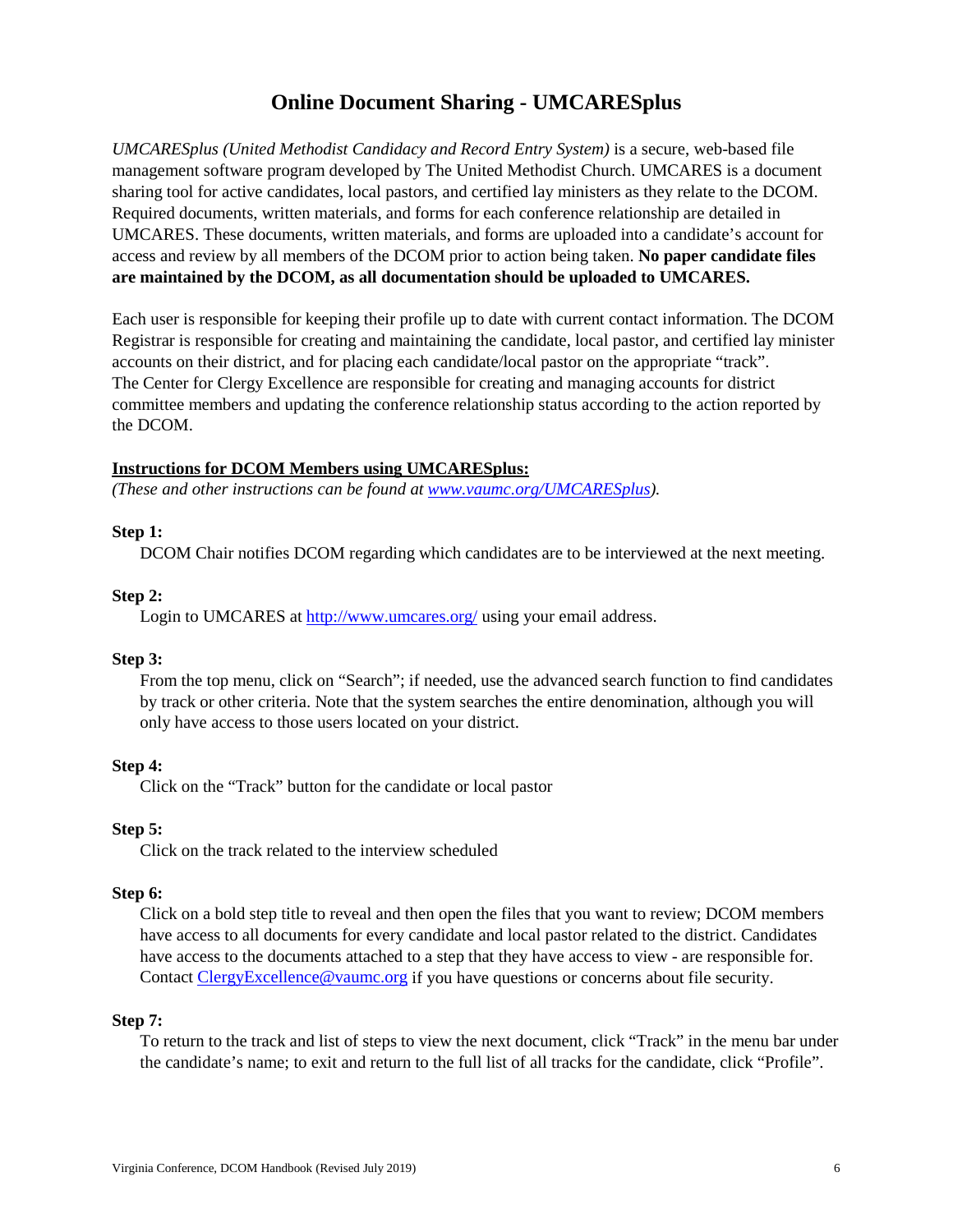

# **Context, Navigation, FAQs and Assistance**

# **Context**

In 2014 the Virginia Conference digitized all DCOM files and launched an online candidate and local pastor file sharing system called *Pathways to Ministry*. Soon after, in 2015, the General Board of Higher Education and Ministry updated its website for registering candidates a new platform called UMCARES. The long term plan to merge these systems (*Pathways to Ministry* and UMCARES) into one UMCARESplus was realized by the Virginia Conference in July 2018. Candidates and district superintendents no longer have multiple logins and multiple systems to manage. All correspondence, notes, documents, forms, and materials related to a candidate or local pastor is contained in one system and accessible without driving to the district office.

Just as with Pathways, the UMCARES system was developed and is administered by GCFA and GBHEM, for conferences large and small. There are some elements we can change and many we cannot. Please don't hesitate to offer recommendations and we will forward those on for consideration in future patch updates.

# **Navigation**

After searching for and selecting a candidate account, use the left navigation panel to shift between different panels of information. When viewing the list of tracks associated with a candidate account, any track name ending with "(Pathways)" is an archived track which migrated - along with the associated documents - from the former system. These tracks are for reference only and can no longer be worked.

Each track is a series of steps to be completed by the candidate, district office, mentor, or DCOM Registrar. The person "responsible" for that step is listed under the bold step title. A candidate can only open a step, or see documents attached to a step, that they are responsible for. DCOM Members have access to open or view files on all steps that are not assigned to the Conference Registrar.

When a step is marked complete or marked as not required, an automated email is triggered to the person responsible for the next step in the track (which may be a step above the one just completed). This helps to keep the candidate moving along in the process, or nudges a mentor or district superintendent that it is time to complete a report or recommendation.

To return to the track and list of steps, click "Track" in the menu bar under the candidate's name; to exit and return to the full list of all tracks for the candidate, click "Profile". Click "Search" in the primary menu bar to return to the most recent search results or to begin a new search.

# **FAQs and Assistance**

Within UMCARES, on the left menu panel, there is a section called "Available Resources." Users will find materials there relevant to your role within the system. As training materials are developed, they will be added under your Available Resources and to the [www.vaumc.org/UMCARESplus](http://www.vaumc.org/UMCARESplus) webpage. Contact the Center for [ClergyExcellence@vaumc.org](mailto:ClergyExcellence@vaumc.org) if you have specific technical questions or feedback.